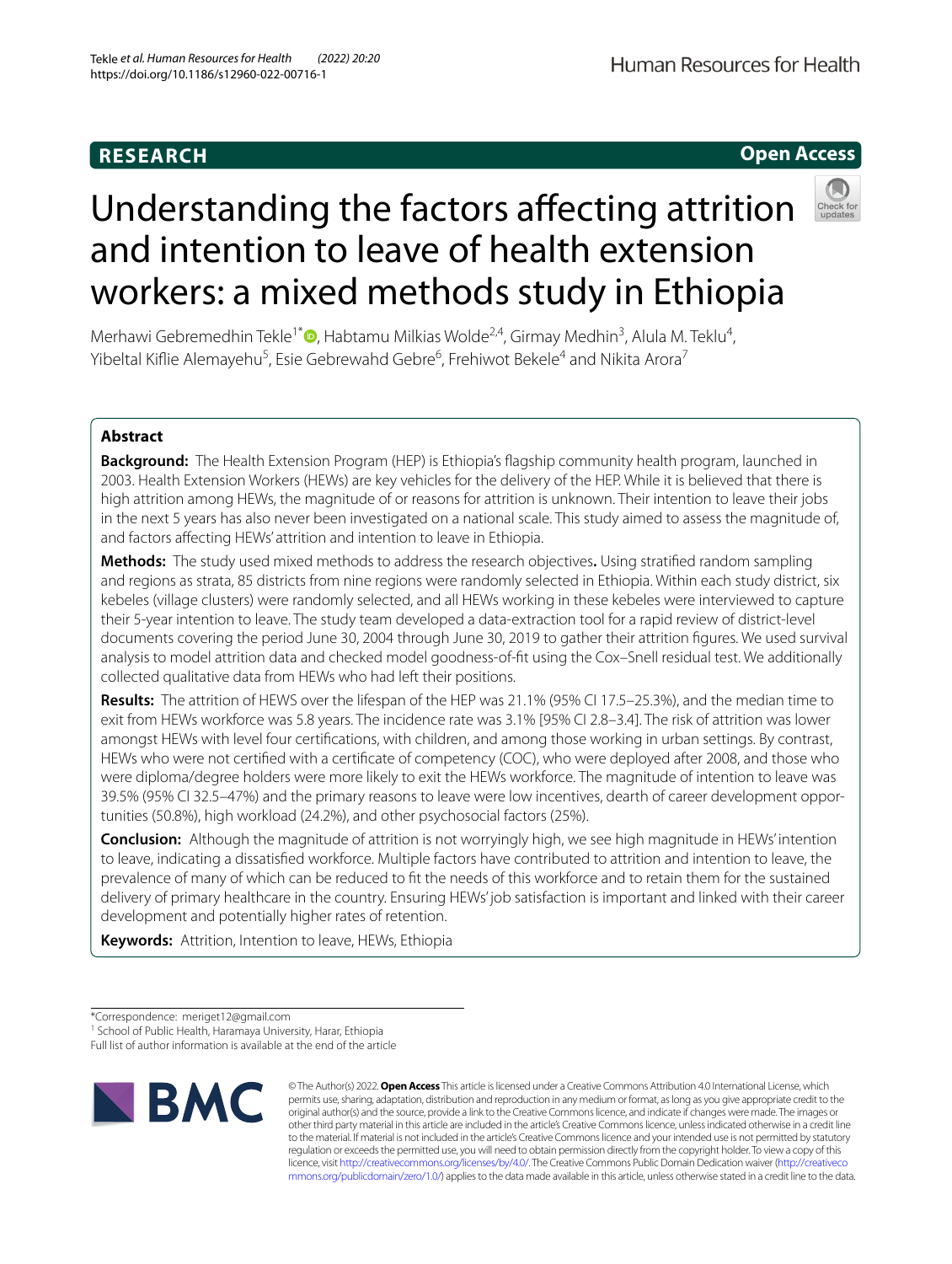# **Background**

As a strategy to improve the delivery of health services and reduce the overall inequity in access to primary health care in Ethiopia, the Health Extension Program (HEP) was launched as a supply-side reform in Ethio-pia in [2](#page-9-1)003  $[1, 2]$  $[1, 2]$  $[1, 2]$ . The HEP was initially piloted in select rural areas in four of the country's nine regional states, which are home to over 80% of the country's population, and later expanded to the rest of the country by 2009 [\[3](#page-9-2), [4\]](#page-9-3). As part of the program, a package of primary health services is provided by trained, salaried, Community Health Workers (CHWs) called Health Extension Workers (HEWs), who are normally based in health facilities called health posts (HPs)  $[5, 6]$  $[5, 6]$  $[5, 6]$  $[5, 6]$ . They form the second largest (16%) labor force in the Ethiopian health care service [[7\]](#page-9-6), and 21% of the recurrent health budget is spent on their salaries [[4\]](#page-9-3).

In Ethiopia, there is no published evidence on the magnitude of HEWs' attrition or intention to leave. The intention to leave of a workforce is important, and theorists such as Ajzen [\[8](#page-9-7)] have sought to explain factors that predict actual turnover, through the theory of planned behavior/reasoned action, concluding that behavioral intention is the primary antecedent to actual behavior [[9\]](#page-9-8). This implies that the cognitive process of intention to leave is an important predictor of actual turnover, a concept that has much empirical and theoretical support within labor market turnover research. Attrition, defned in this paper as HEWs' exiting the workforce for any voluntary or involuntary reason, has been recognized as a potential threat to the sustainable delivery of the HEP.

As workforce shortages ensue and difficulties in retention are highlighted, it follows that the reasons HEWs leave their jobs must be clearly identifed if the issue is to be successfully addressed. Job satisfaction has been cited as a major contributory factor to workforce exits [[10,](#page-9-9) [11](#page-9-10)] and is an important determinant of health worker motivation, retention, and performance. In the context of CHWs, factors such as supportive supervision, clearly defned roles with specifc tasks, locally relevant incentive systems that combine monetary and non-monetary incentives, recognition, training opportunities, community and policy support, and strong leadership [\[5](#page-9-4), [12\]](#page-10-0) have all been identifed as determinants of job satisfaction and important to the success of the community health programs. All of these factors, in addition to individuals' intrinsic motivation, can play a role in how long a worker serves as a CHW [[13\]](#page-10-1).

Previous studies around attrition have not been conducted on a national scale in Ethiopia. A few studies have been conducted using qualitative methods to understand the predictors of attrition  $[14–17]$  $[14–17]$  $[14–17]$  $[14–17]$ , and financial issues, unsatisfactory working conditions, and a lack of career development have been ranked as top factors contributing to attrition and HEWs' intention to leave  $[14, 18]$  $[14, 18]$  $[14, 18]$  $[14, 18]$ . The high attrition of HEWs can be a barrier to providing sustainable and quality healthcare to the population [[19,](#page-10-5) [20](#page-10-6)]. Recent government reports have described the attrition of HEWs as a challenge to the success of the HEP [\[21\]](#page-10-7).

The development of effective, evidence-based planning of human resources for the HEP and the retention of HEWs should start from a concrete understanding of the magnitude of the problem and its leading reasons. Therefore, the primary objective of this study was to assess the magnitude of, and factors associated with the attrition and intention to leave of HEWs currently working as part of the heath system.

# **Methods**

#### **Study setting**

Ethiopia has nine regions and two city administrations. In rural areas, the lowest government budget center is the woreda and the lowest administrative structure is the kebele, which has an average population size of 5000. There are about  $4000$  health centers (HCs),  $400$ public hospitals, and nearly 17 000 health posts (HPs) in the country. Two HEWs are responsible for a population of around 5000. After a year-long training on HEP components and health delivery packages, HEWs in rural areas, who are normally secondary-school graduates, are recruited to be deployed within the same community, where their permanent residence is registered [[22\]](#page-10-8). HEWs in urban areas, on the other hand, are often diploma holders who receive a month-long training on HEP services and are deployed in urban settlements [\[5](#page-9-4), [23](#page-10-9)[–27](#page-10-10)]. In the hierarchy of professionalism in human resource cadres, HEWs are recruited at level three, which means that they are less skilled than level four workers including, nurse-midwives. HEWs must earn a certifcate of competency (COC), a level-based examination provided for lower-skilled (i.e., below degree-level) professionals to matriculate to the next level of education and progress up the career ladder.

#### **Data collection and sampling procedure**

The data used to develop this paper were collected in two rounds. The first round was carried out from February to May 2019, covering nine agrarian and pastoralist regions. A random sample of 584 HEWs was interviewed about their intention to leave their job in the next 5 years and whether they were actively looking for a new job at the time of the interview. The second round of data collection was conducted in June 2019, across all regional states and the two city administrations (Addis Ababa and Dire Dawa).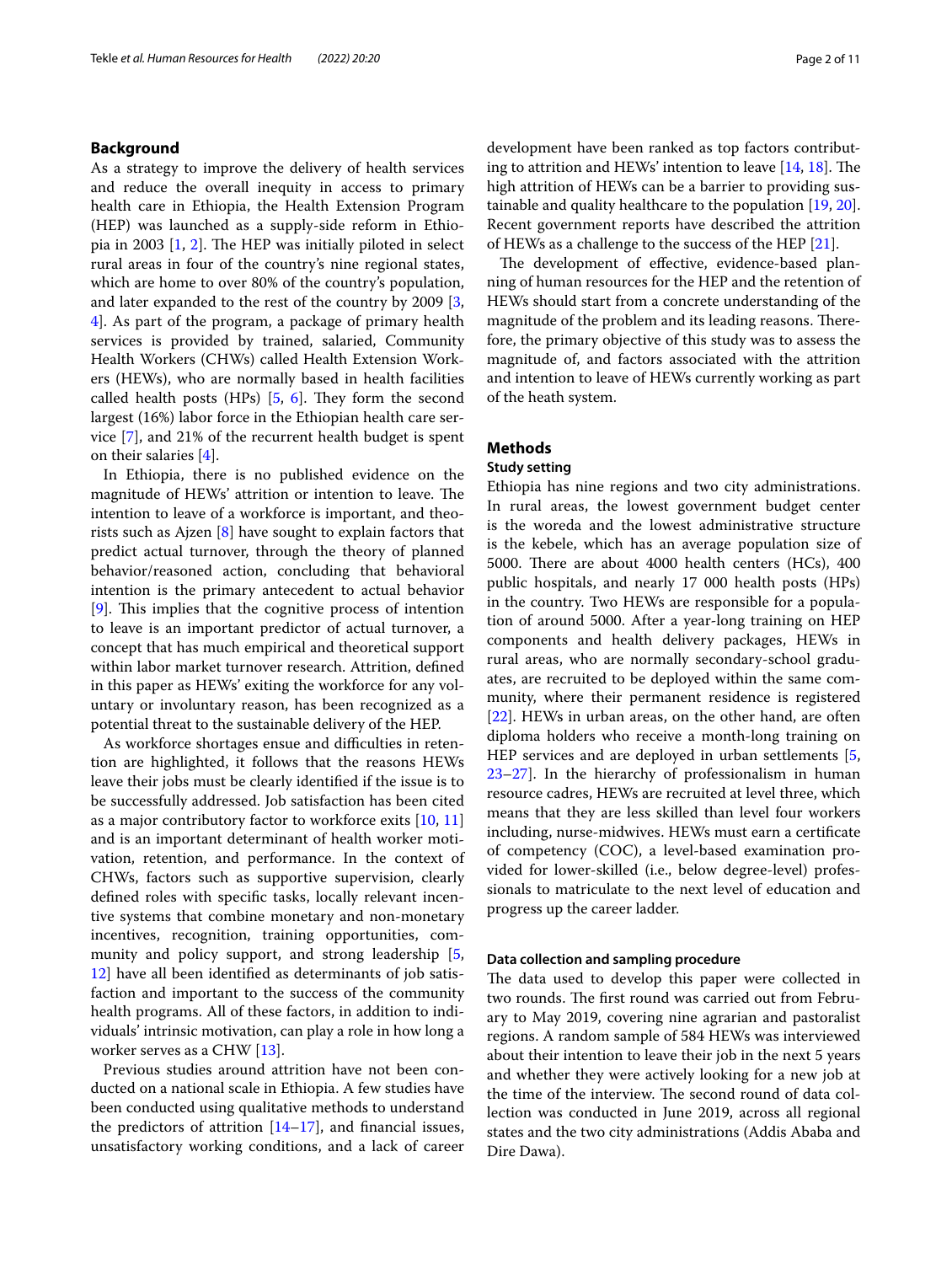Data were collected using three methods: a retrospective review of deployment records of those ever employed as HEWs in randomly selected districts across the country to study attrition in the cadre; a nationally representative cross-sectional survey of HEWs currently working in the public sector to capture their intent to leave; and qualitative interviews with leavers of HEW positions to understand the drivers of attrition.

Data extracted from deployment records, covering the period between June 30, 2004 through to June 30, 2019 were used to determine the magnitude of and time to attrition. Using a cluster sampling technique, we selected 85 cluster sites that had HEWs posted in them; of which 64 were from the above-mentioned nine regions, 20 were from Addis Ababa, and one was from Dire Dawa. We reviewed the deployment records of all HEWs who had ever been deployed in the cluster as long as their personnel database was complete with the required information.

We conducted a cross-sectional survey with active HEWs in 64 woredas selected from the nine regional states to analyze their intention to leave. Within each of the selected woredas, six kebeles (village clusters) were randomly selected, and all HEWs working in these kebeles were contacted for the survey. Through this process, a total of 344 HPs were selected, and two HEWs per HP (688 in total) were approached to be interviewed.

To understand the reasons HEWs resign from their posts and the main drivers of attrition, we conducted qualitative in-depth interviews (IDIs) with HEWs who had left their jobs ("leavers"). We purposively sampled and interviewed 16 leavers who had recently left their jobs as HEWs. We also undertook a focus group discussion (FGD) with health administrators working at the regional and district levels to capture the perspectives of managers about the drivers of HEW attrition.

Research assistants experienced in quantitative data collection were recruited to administer the cross-sectional survey to respondents, while experienced researchers in qualitative research were recruited to undertake the IDIs and FGDs. All research assistants were recent graduates from public health schools within local universities who were provided 10 days of intensive training on the research before data collection commenced. Training was also provided on the survey tools that were designed to extract data from personnel documents and qualitative data collection. Chart reviewing was assisted by the human-resources personnel of the respective cluster sites. Data collection was performed using Open Data Kit (ODK) software (for quantitative data) and voice recorders (for qualitative data).

#### **Survey instruments and outcome variables**

Attrition was our primary outcome variable and was calculated by estimating the number of officially deployed HEWs who had left their jobs for various reasons, including voluntary resignation, official dismissal, disappearance, death, retirement, change in qualifcation, and transfer. Their survival time in the job was calculated using the "date of deployment" and "date of attrition" for those who had left, and the date of data collection for censored cases (defned as HEWs who were in their posts during data collection period). The status of the respondent was recorded as a binary outcome, coded "zero" for those who were still in the job and "one" if they had left their jobs. Other information such as annual leave, competency of certifcation (COC) status, whether ever reprimanded by district officials, any recognition provided, and availability of career progression opportunities were also extracted from the deployment records.

To measure the intention to leave of active HEWs, we used a survey questionnaire consisting of close-ended questions about their intention to leave their jobs in the next 5 years. This survey included questions on intention to leave, along with possible timing and qualitative reasons they might want to leave their posts. Intention to leavef was another outcome variable and it was measured in two ways: frst, by asking HEWs how many more years they intended to work as HEWs, and second, whether they were currently seeking another job. Using responses from these two questions, HEWs were defned as intending to leave if they said they intended to leave within the next 5 years or if they said they were actively currently searching for a job.

#### **Sampling weight**

Sampling weight for attrition data was estimated based on the following two probabilities. First, the sampled district that was included from a given region was divided by the total districts available in the respective region. Second, the number of HEWs available in the given region was divided by the total HEWs available in Ethiopia. The two probabilities were multiplied, and the inverse of the result was taken as the fnal sampling weight to be included in the survey design.

#### **Data analysis**

STATA version 14 (STATA Corporation, College Station, Texas 77845, USA) was used to analyze the quantitative data. Descriptive statistics were presented using means, medians, interquartile ranges (IQR), standard deviations, and proportions. Overall attrition among HEWs was calculated by dividing the number of HEWs who left their work by those who were deployed in posts over the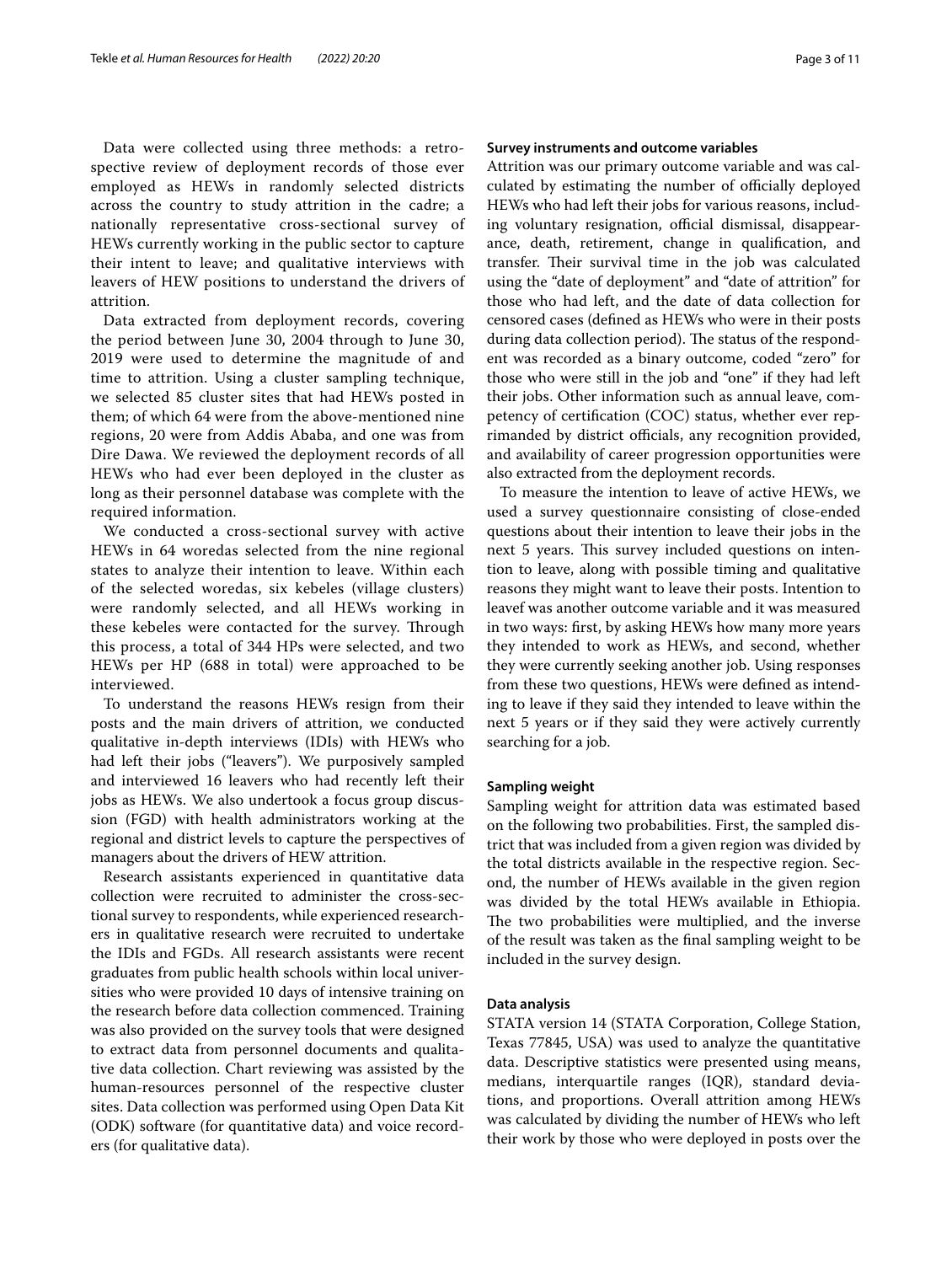15-year study period. Person-year of observation (PYO), which is described as the total estimated time that all participants contributed to the study or remained at risk of attrition, was used as a denominator to calculate an incidence rate of attrition. It was calculated by summing up the number of persons who were at risk of attrition in each study year (15 years in total) excluding those who exited their jobs. The incidence rate of attrition was thus calculated by dividing the number of failures/attrition by person-year observation that HEWs remained at risk of attrition.

The duration of time and the number of HEWs who stayed in their jobs during the 15-year period of the study were modeled using survival analysis [[28](#page-10-11)], which is commonly used to measure attrition or turnover within a workforce  $[14, 29, 30]$  $[14, 29, 30]$  $[14, 29, 30]$  $[14, 29, 30]$  $[14, 29, 30]$  $[14, 29, 30]$ . The survival time  $(ST)$  in a "year" and sampling weight were set in advance by indicating the "time-to-event" and "status" variables. Median and mean were calculated separately for failures and survivors, and time to exit from HEWs workforce was compared across strata of covariates. The survival function was calculated for the level of certifcation, adjusted for selective time marker covariates. Explanatory variables were pre-selected according to their hypothesized relevance after reviewing literature.

The Cox proportional hazards (PH) assumption was checked by a graphical and statistical approach. We use log–log Kaplan–Meier survival estimates of graphical presentation, where a parallel survival curve indicates that the assumption is not violated. Another graphical plot, called the Cox adjusted survival curve, was applied to see whether the Cox adjusted survival curve was close to the Kaplan–Meier survival curve. In other words, variables with a closer observation to the expected value indicate that the assumption is satisfed. A graphical proportional hazard assumption was carried out on 13 covariates, of which nine variables were ftted and entered into the "Cox test" to determine the equality of their survival curves.

A Cox PH model was used to estimate crude and adjusted hazard ratios at 95% confdence intervals (CIs) and *P* values < 0.05. Eight variables remained significant in the Cox test and were re-entered into the Cox PH model to determine the crude hazard ratio, of which seven variables ftted the model. To control for possible confounders, multivariate Cox PH model analysis was conducted on seven covariates, of which two variables, annual leave and family size, failed to ft the model. Finally, the fve variables were re-tested in the Cox PH model, and fve remained well ftted.

We also used the statistical approach to detect the assumption objectively. This assumption test was carried out after the fnal Cox model was performed; a global test $\geq$  0.1 for all covariates indicated that the assumption is not violated. Cox statistical PH assumption was applied for the best-ftted model; a signifcant global test (*P*<0.00) was observed on two variables (having children and deployment year), indicating that the application of an extended Cox model was needed. After using an extended Cox model on the two variables, the *P* value for time-varying-covariate (TVC) on "deployment year" was insignifcant (*P*<0.395), but it was signifcant for "having

children"  $(P<0.00)$ . A Heaviside function was applied by taking survival time greater than or equal to 10 years as a reference point, and the *P* value for TVC was reported at *P*<0.444.

Overall model goodness-of-ft was checked by a Cox– Snell residuals test, where residuals should have a standard censored exponential distribution with hazard ratio 1. If the model fts the data, the plot of the cumulative hazard and the Cox–Snell should approximate a straight line, with a slope equal to one [[31\]](#page-10-14).

#### **Qualitative data**

For qualitative IDIs and FGDs, we developed separate topic guides to assess reasons for leaving their jobs among the former HEWs. Interviews were transcribed and translated into English, then exported to NVivo (v.12) software for analysis. Words, phrases, statements, and paragraphs were coded by one person and then rechecked by another member of the research team. Coded items were regrouped to create a theme, then themes were named by a common term that potentially included all codes. Themes were not finalized till both coders came to a consensus about the selected codes.

# **Results**

# **Participant characteristics**

A total of 3476 personnel deployment records of HEWs were reviewed, resulting in 2 809 023 person-years of observation. Of these, 96% were female, 56.4% were frst appointed to their HPs when in the age range of 20–24 years, and 76.9% were single at the time of their deployment. More than half (57%) had one or more children, 54% were level three certifed health workers, and 26% had ever upgraded to at least one level higher than their initial level of certifcation. Twenty-three percent of the HEWs had a history of administrative reprimands, 67% were COC certifed, and, according to records, 42% had no documented evidence of having taken any annual leave during their time in service.

In the cross-sectional survey, a total of 584 HEWs responded to the study questionnaire. Of these HEWs, the majority (56%) were in the age range of 25–29 years, 76% were married, 71% had one or more children, 51%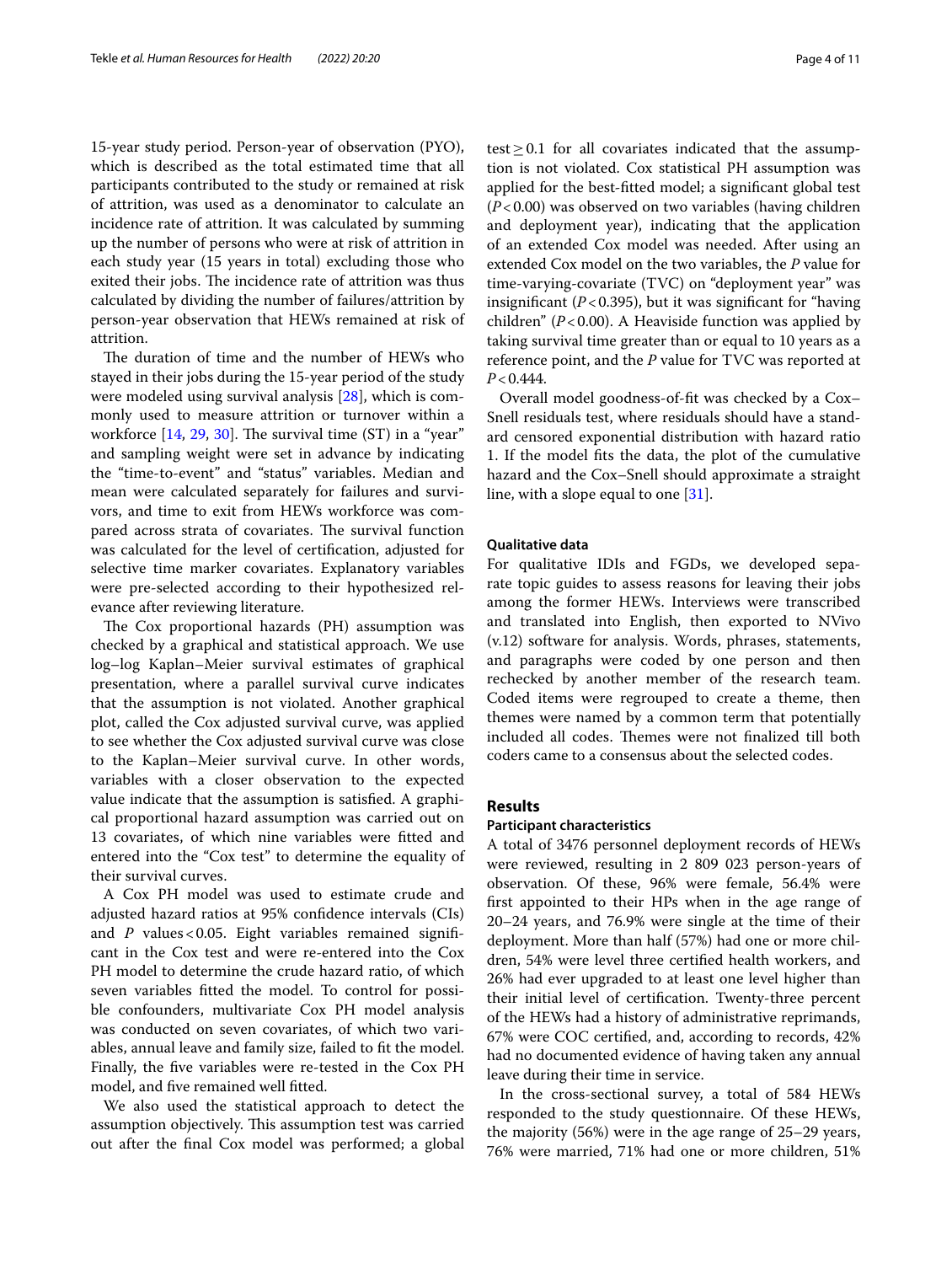| Variable                      | Category                  | <b>HEW records reviewed</b><br>$N = 3476$ |                          | HEW participants in cross-<br>sectional survey<br>$N = 584$ |                        |
|-------------------------------|---------------------------|-------------------------------------------|--------------------------|-------------------------------------------------------------|------------------------|
|                               |                           | Unweighted<br>frequency                   | Weighted<br>percentage   | Unweighted<br>frequency                                     | Weighted<br>percentage |
| Sex                           | Male                      | 85                                        | $\overline{4}$           | $\Omega$                                                    | $\Omega$               |
|                               | Female                    | 3391                                      | 96                       | 584                                                         | 100                    |
| Age category                  | $18 - 24$                 | 2835                                      | 79.8                     | 189                                                         | 21.7                   |
|                               | $25 - 29$                 | 436                                       | 14.6                     | 272                                                         | 55.7                   |
|                               | 30 and above              | 205                                       | 5.6                      | 123                                                         | 22.6                   |
| Marital status at deployment  | Single                    | 2697                                      | 76.9                     | 184                                                         | 24.3                   |
|                               | Married                   | 734                                       | 22                       | 400                                                         | 75.7                   |
|                               | divorce/separated/widowed | 29                                        | 1.1                      | 0                                                           | 0                      |
| Number of biological children | No children               | 1267                                      | 42.7                     | 215                                                         | 29.4                   |
|                               | One or more children      | 2030                                      | 57.3                     | 369                                                         | 70.6                   |
| Deployment year               | 2004-2008                 | 1343                                      | 31.5                     | 172                                                         | 45.4                   |
|                               | 2009-2013                 | 983                                       | 30.4                     | 158                                                         | 27.9                   |
|                               | 2014-2018                 | 1150                                      | 38.1                     | 254                                                         | 26.7                   |
| Certification level           | Level three or below      | 2086                                      | 54.4                     | 345                                                         | 48.9                   |
|                               | Level four                | 879                                       | 24.8                     | 239                                                         | 51.1                   |
|                               | Diploma/degree            | 495                                       | 20.8                     | 0                                                           | 0                      |
| COC status                    | COC certified             | 2347                                      | 67                       | 332                                                         | 60                     |
|                               | Not certified             | 1113                                      | 33                       | 252                                                         | 40                     |
| Reprimand status              | Never reprimanded         | 2545                                      | 77.3                     | $\equiv$                                                    |                        |
|                               | Reprimanded once or more  | 915                                       | 22.7                     | $\overline{\phantom{0}}$                                    | $\equiv$               |
| Annual leave                  | No annual leave           | 1274                                      | 41.9                     | ÷                                                           | $\equiv$               |
|                               | 1-3 annual leaves         | 1312                                      | 34.9                     | $\overline{\phantom{0}}$                                    |                        |
|                               | > 3 annual leaves         | 873                                       | 23.2                     | $\equiv$                                                    | $\equiv$               |
| Satisfaction level            | Satisfied                 | $\equiv$                                  | ÷                        | 304                                                         | 45.3                   |
|                               | Not satisfied             | $\equiv$                                  | $\overline{\phantom{0}}$ | 280                                                         | 54.7                   |
| Burnout                       | No burnout                |                                           |                          | 144                                                         | 15.6                   |
|                               | Little burnout            |                                           |                          | 227                                                         | 44.2                   |
|                               | Severe sign of burnout    | $\equiv$                                  |                          | 213                                                         | 40.2                   |

# <span id="page-4-0"></span>**Table 1** Socio-demographic and other characteristics of participants in the cross-sectional survey and record review

Ethiopia, 2019

were level four certifed, and 60% were COC certifed. Table [1](#page-4-0) summarizes respondent demographics.

# **Magnitude of attrition and intention to leave**

Table [2](#page-5-0) summarizes the magnitude of attrition and intention to leave among different strata of respondents. The average rate of attrition among all sampled HEWs in the 15 years of follow-up of the HEP was 21.1% (95% CI 17.5– 25.3); it was lowest in the Harari region (6%) and highest in Addis Ababa (39%). The attrition rate was 36.7% for males, 22.5% in the 25–29-year age group, 21.9% among HEWs whose family size was 1–3, 32.4% for those who were COC uncertifed, 33.5% for diploma holders, 21.7% among those who were married, 31.9% among pastoralist woredas, and 21.5% for those who were either never

granted or had never requested annual leave since their hiring.

Intention to leave among active HEWs, on the other hand, stood higher, at 39.5% (95% CI 32.5–47%). It was lowest in Benshangul–Gumuz (21.6%) and highest in Amhara (64.2%). Intention to leave among HEWs between 25 and 29 years was 41.6% and 47.2% among non-married HEWs.

## **Reasons for attrition and intention to leave**

HEWs left their posts in diferent ways: 27.3% formally submitted a resignation letter; 40% simply disappeared without notice; 18.7% left their posts due to a change in qualifcation; 3% died; 4.7% were discharged from employment for various reasons, including absenteeism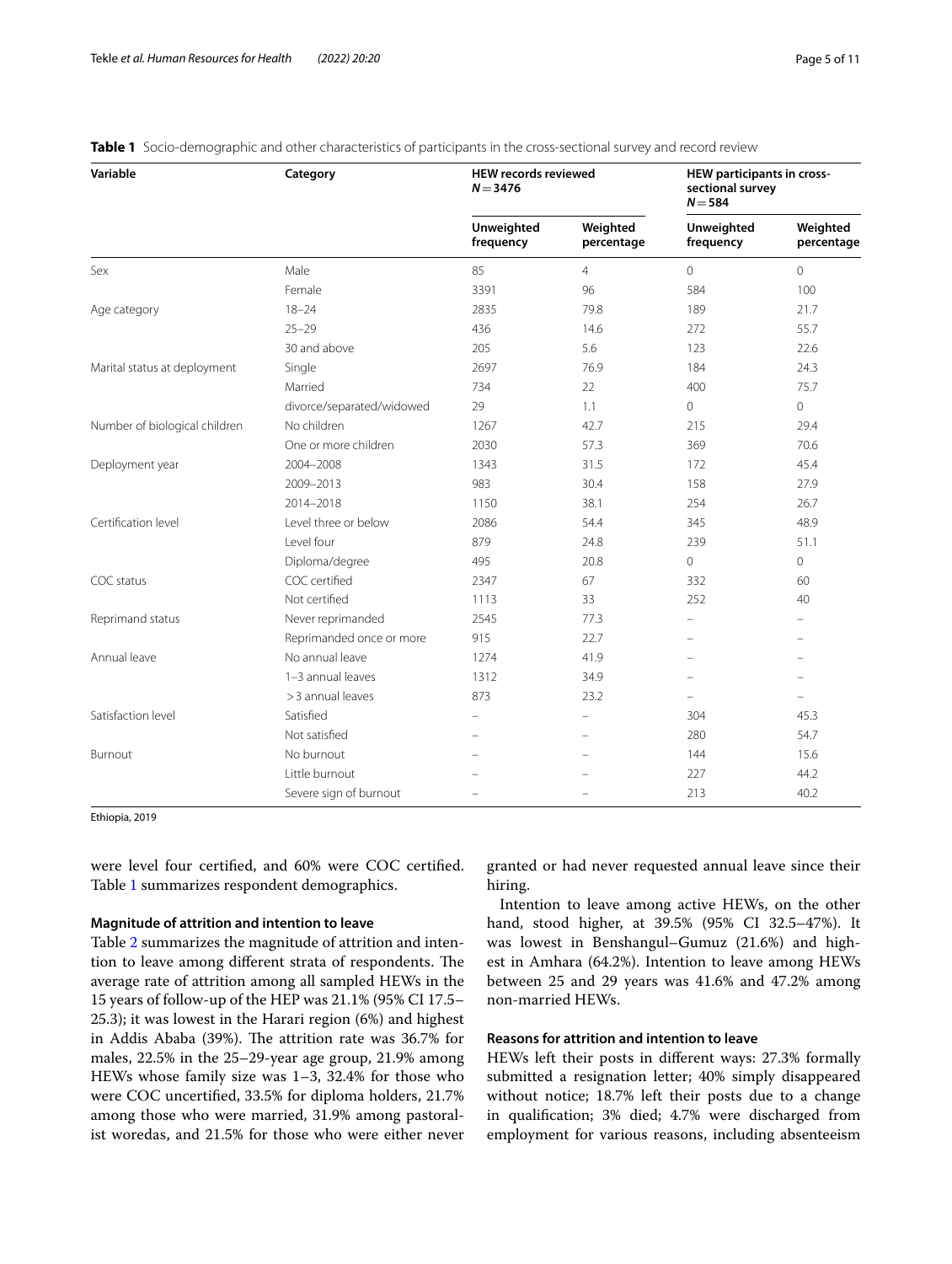| Variable                         | Category                                                       | <b>Attrition rate</b><br>$(N = 3476)$ | Intention to leave<br>$(N = 584)$ |  |
|----------------------------------|----------------------------------------------------------------|---------------------------------------|-----------------------------------|--|
|                                  |                                                                | Weighted %                            | Weighted %                        |  |
| Region                           | Tigray                                                         | 16.3                                  | 32.2                              |  |
|                                  | Afar                                                           | 36.1                                  | 42.1                              |  |
|                                  | Amhara                                                         | 25.3                                  | 64.2                              |  |
|                                  | Oromia                                                         | 15                                    | 40.3                              |  |
|                                  | Ethiopian Somali                                               |                                       | 25.3                              |  |
|                                  | Benshangul-Gumuz                                               | $\qquad \qquad -$                     | 21.6                              |  |
|                                  | Southern Nations, Nationalities, and Peoples<br>Region (SNNPR) | 18.6                                  | 27.9                              |  |
|                                  | Gambela                                                        | 20                                    | 48.4                              |  |
|                                  | Harari                                                         | 6.1                                   | 58.8                              |  |
|                                  | Addis Ababa                                                    | 38.5                                  |                                   |  |
|                                  | Dire Dawa                                                      | 8.4                                   | $\qquad \qquad -$                 |  |
|                                  | National                                                       | 21.1                                  | 39.5                              |  |
| Woreda type                      | Agrarian                                                       | 18.7                                  |                                   |  |
|                                  | Pastoralist                                                    | 32                                    |                                   |  |
|                                  | Urban                                                          | 21.2                                  | L,                                |  |
| Age category                     | $18 - 24$                                                      | 21.4                                  | 35.2                              |  |
|                                  | $25 - 29$                                                      | 22.5                                  | 41.4                              |  |
|                                  | 30 and above                                                   | 14.3                                  | 39.1                              |  |
| Deployment year                  | 2004-2008                                                      | 25.5                                  | 37.1                              |  |
|                                  | 2009-2013                                                      | 27.9                                  | 46.4                              |  |
|                                  | 2014-2018                                                      | 12.1                                  | 36.5                              |  |
| Certification level              | Level three                                                    | 21.2                                  | 36.9                              |  |
|                                  | Level four                                                     | 8.6                                   | 42                                |  |
|                                  | Diploma/degree                                                 | 33.5                                  | $\circ$                           |  |
| Having biological children       | No                                                             | 24.1                                  | 43.2                              |  |
|                                  | Yes                                                            | 18.3                                  | 37.9                              |  |
| Family size                      | One to three                                                   | 21.9                                  | $\overline{\phantom{0}}$          |  |
|                                  | Four or more                                                   | 19.2                                  | $\equiv$                          |  |
| Certificate of competence status | COC certified                                                  | 14.9                                  | 44.6                              |  |
|                                  | Not certified                                                  | 32.4                                  | 31.8                              |  |
| Recognition                      | No recognition                                                 | 20.6                                  |                                   |  |
|                                  | One or more recognitions                                       | 20.9                                  |                                   |  |
| Administrative reprimand         | No reprimand                                                   | 20                                    |                                   |  |
|                                  | At least one reprimand                                         | 22.9                                  |                                   |  |
| Annual leave                     | No annual leave                                                | 21.5                                  |                                   |  |
|                                  | 1-3 annual leaves                                              | 18                                    |                                   |  |
|                                  | $\geq$ 4 annual leaves                                         | 23                                    |                                   |  |
| Satisfaction level               | Satisfied                                                      |                                       | 31.4                              |  |
|                                  | Not satisfied                                                  |                                       | 46.3                              |  |
| Burnout                          | No burnout                                                     |                                       | 27.3                              |  |
|                                  | Little burnout                                                 |                                       | 32.3                              |  |
|                                  | Severe sign of burnout                                         |                                       | 52.2                              |  |
|                                  |                                                                |                                       |                                   |  |

# <span id="page-5-0"></span>**Table 2** Percentage of attrition and intention to leave by background. Ethiopia, 2019

Ethiopia, 2019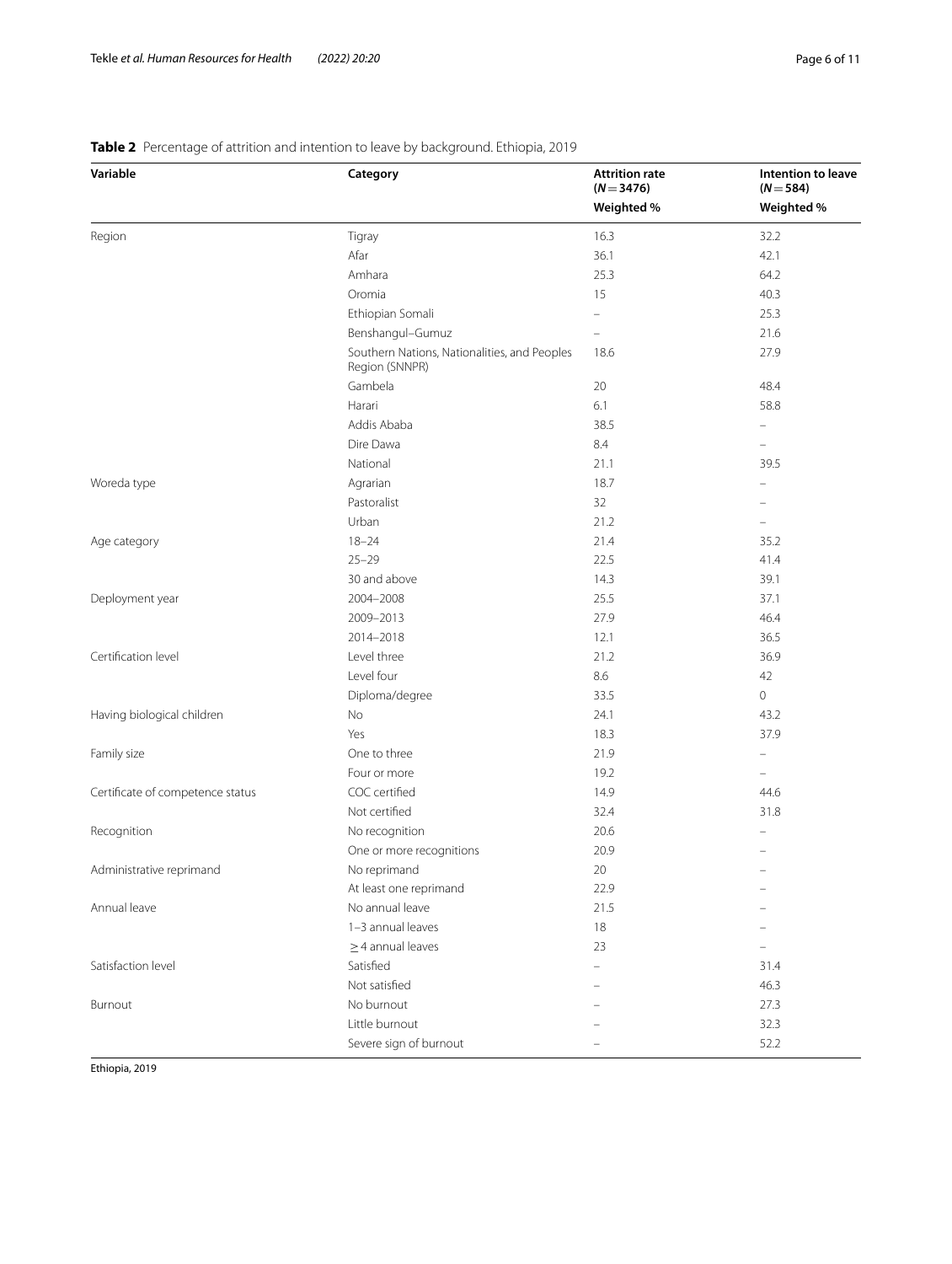and poor work performance; and 6.6% were transferred out. Most HEWs who intended to leave in the next 5 years or were actively looking for other jobs mentioned low salary and limited career development as their reason (50.8%), while a smaller number (24.9%) mentioned psychosocial factors, such as family infuence, health problems, and the need for safety, as reasons for their intention to leave. The workload was a reason for 24.2% of HEWs who intended to leave.

# **Incidence rate and median time to attrition**

The median time to exit from HEWs workforce was 5.8 years (IQR 2.9 to 8 years). The mean survival time for those who left was 5.7 ( $\pm$ 3.3 SD) years and 7.5 ( $+4.5$ ) SD) years for those who were censored (i.e., who had not resigned), with a median time of 8 years.

The contribution of PYO was 2,809,023, and the overall incidence rate was  $3.1\%$  [95% CI 2.8–3.4%]. The highest incidence, 4.8% [4.8%; 95% CI 3.7–6.2%], was observed in the 7th year of employment. The incidence rate was lower among COC-certifed HEWs, at 2.2% [95% CI 1.9– 2.5%] compared to non-certifed HEWs [4.4%, 95% CI 3.8–5.1%]. The incidence of attrition was higher among those who had no children, at 5% [95% CI 4.3–5.8%], than those with one or more children, at 2.1% [95% CI 1.9–2.4%]. Those who had been deployed recently (since 2013) had a higher incidence rate, at 4.1% [95% CI 3.3– 5.3%] compared to those deployed earlier in the program (i.e., before 2008, at  $2.3\%$  [95% CI 1.9–2.6%]). The lowest rate of incidence was observed among level four HEWs, at 0.9% [95% CI 0.7–1.2%] and highest among diploma/ degree holders, at 6.6% [95% CI 5.7-7.7%]. Those working in remote woredas had an incidence rate of 3.6% [95% CI 3.0–4.4%], and for those working in nearby woredas, it was 2.9% [95% CI 2.6–3.4%].

Figure [1](#page-6-0) gives the Kaplan–Meier survival function, calculated to determine the survival of HEWs by the level of certifcation, which was adjusted for COC, number of children, year of deployment, and woreda type.

# **Predictors of attrition**

The five variables were well fitted in the final Cox PH model. As shown in Table [3,](#page-7-0) level four HEWs had a lower hazard ratio of 0.35 [95% CI 0.3, 0.5] than did level three, but the hazard ratio was higher for those with diploma/ degree qualifcations, at 3.3 [95% CI 2.3, 4.9]. HEWs who had children had a lower hazard ratio, 0.54 [95% CI 0.4, 0.67], than their counterparts. The overall model goodness-of-ft test was determined by the Cox–Snell residual test and was found well ftted, as shown in Fig. [2.](#page-7-1)

#### **Findings from the qualitative study**

Four major themes around reasons for attrition appeared in the analysis of the IDIs and the FGDs: psychosocial factors, administrative problems, incentives and career progression, and work environment.

Psychosocial factors were characterized by HEWs' lack of skill, personal conflict with officials, personal health problems, lack of community acceptance, family infuence, and lack of child care. Administrative factors afecting HEW attrition included a poor performance appraisal system, denial of legitimate annual leave, unresponsiveness of officials, discrimination, disrespect, poor supervision, and not keeping a promise.

<span id="page-6-0"></span>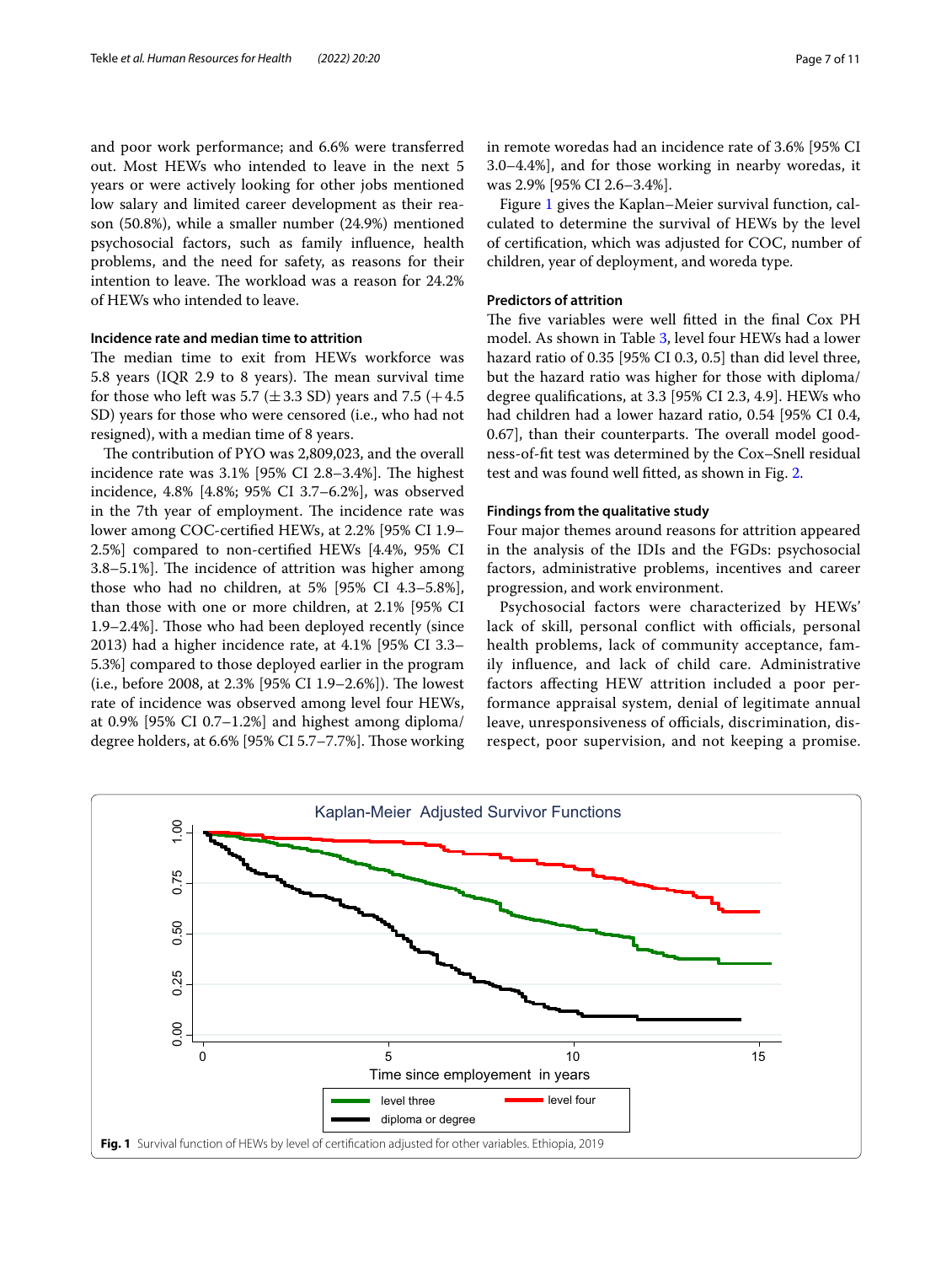<span id="page-7-0"></span>

| Variables                        | <b>Categories</b>      | Crude hazard ratio [95% CI] | Adjusted<br>hazard ratio<br>[95% CI] |  |
|----------------------------------|------------------------|-----------------------------|--------------------------------------|--|
| Certification level              | Level $1-3$            | 1.00                        | 1.00                                 |  |
|                                  | Level four             | $0.2$ [0.17-0.3]*           | $0.4$ [0.3-0.5]*                     |  |
|                                  | Diploma and degree     | $2.1$ [1.7-2.6]*            | $3.3$ $[2.3 - 4.9]$ *                |  |
| Annual leave                     | No annual leave        | 1.00                        | 1.00                                 |  |
|                                  | 1-3 annual leaves      | $0.6$ [0.4-0.7]*            | $0.84$ $[0.6-1.1]$ *                 |  |
|                                  | $\geq$ 4 annual leaves | $0.5$ [0.4-0.7]*            | $0.9$ [0.7-1.1]                      |  |
| Having biological children       | No                     | 1.00                        | 1.00                                 |  |
|                                  | Yes                    | $0.4$ [0.3-0.5]*            | $0.5$ [0.4-0.7]*                     |  |
| Certificate of competence status | Certified              | 1.00                        | 1.00                                 |  |
|                                  | Not certified          | $1.9$ [1.6-2.4]*            | $1.6$ [1.3-2.0]*                     |  |
| Deployment year                  | 2004-2008              | 1.00                        | 1.00                                 |  |
|                                  | 2009-2013              | $2.0$ [1.6-2.5]*            | $1.5$ [1.1-1.9]*                     |  |
|                                  | 2014-2019              | $3.5$ [2.4-4.9]*            | $2.6$ [1.7-3.8]*                     |  |
| Family size                      | $1 - 3$                | 1.00                        | 1.00                                 |  |
|                                  | $\geq$ 4               | $0.5$ $[0.45 - 0.65]$ *     | $1$ [0.75 - 1.2]                     |  |
|                                  |                        |                             |                                      |  |

Urban  $1.3 [1.1-1.8]^*$  0.5  $[0.3-0.7]^*$ 

Woreda type and the Rural Contract of Rural and the Rural 1.00 to the Rural Contract of the Rural Contract of the Rural Contract of the Rural Contract of the Rural Contract of the Rural Contract of the Rural Contract of th

\* signifcant association at *P*-value less than 0.05

Ethiopia, 2019

*CI*Confdence interval



<span id="page-7-1"></span>Inadequate incentives, such as low wages, poor incentive packages, and career problems, including the dearth of educational and training opportunities and lack of recognition, were mentioned as factors that led to the ultimate exit of HEWs. The work environment itself was identifed as one of the themes that led HEWs to resign and included reports such as not being able to transfer work locations to the HEWs' place of birth, the distance of the worksite from the woreda health office, lack of transportation, and difficult topographical conditions for their work.

# **Discussion**

Attrition during the 15 years of follow-up was 21.1%, the overall incidence of attrition over the 15 years was 3.1%, the median time to exit from HEWs workforce was 5.8 years, and intention to leave among HEWs who were actively on the job during the survey was 39.5%. Being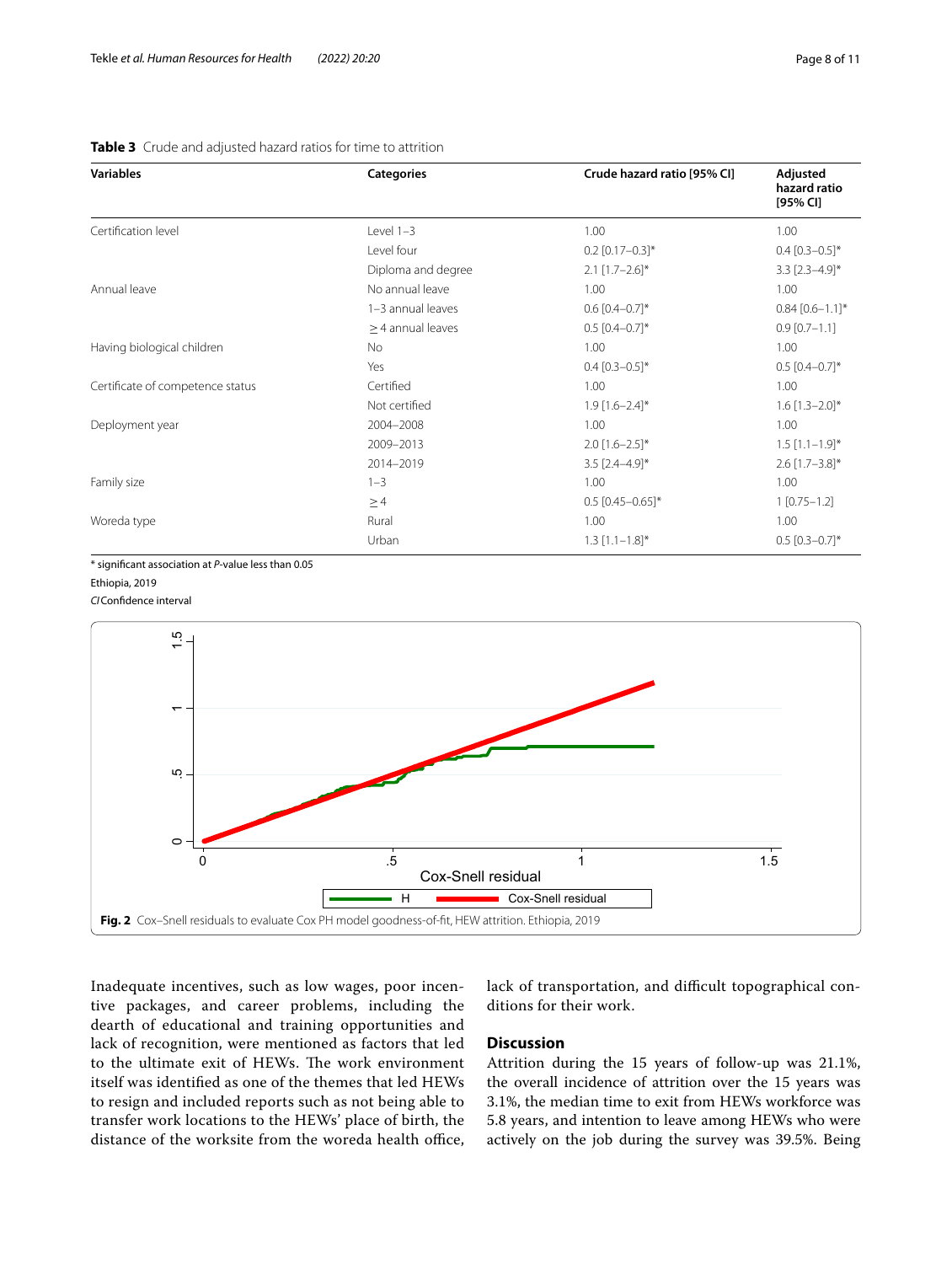level four certifed, having children, and working in urban locations were associated with a lower hazard ratio of attrition than being level three, having no children, and working in rural areas, respectively. Being COC uncertifed, diploma/degree holders, or deployed after 2008, however, were associated with a higher hazard ratio of attrition. The qualitative study revealed that four major reasons—psychosocial, administrative, incentive and career problems, and working environment factors appeared as causes of resignation that explained a majority of the attrition. Furthermore, low salary and career development, psychosocial factors, and workload were the reasons for intention to leave.

HEWs hold a unique position in Ethiopia; they are neither considered to be health professionals nor community health volunteers. HEWs are CHWs paid to be full-time employees, generally recruited from their own localities, with no clear expectation for how long they should serve or where and how they can progress in their future careers. An attrition rate of 3.2% to 77% was observed among community health workers (CHWs) in the 1980s, which may correlate to them being volunteers and lack of incentives  $[14]$ . In this study, an attrition rate of 21.1% throughout the course of the program was observed, with an annual attrition rate of 1.5%. This is considered low compared to international recommendations, where a 15% annual attrition rate is a warning sign for program evaluation [\[32](#page-10-15)]. Various studies on CHWs have reported a higher attrition rate than in Ethiopia. Reports from Bangladesh, Sri Lanka, Ghana, Kenya, Nepal, and the Solomon Islands reported annual CHW attrition rates of 18.5%, 10%, 8.4%, 7.1% 5%, and 4.8%, respectively  $[18, 33-37]$  $[18, 33-37]$  $[18, 33-37]$ . This difference may be attributable to incentives and career-development strategies, as well as program follow-up. Similarly, a study in Uganda showed retention rates of 95%, 91%, and 86% during the frst, second, and ffth years of implementation, respectively, and concluded that medium-term retention of CHWs is possible [[38\]](#page-10-18).

Intention to leave is a risk factor for actual attrition behavior  $[39]$  $[39]$ . This study revealed that intention to leave was 39.5%, which was in line with studies done in China and Sweden [[10,](#page-9-9) [11](#page-9-10)] but low compared with a study conducted in North Wollo, Ethiopia  $[40]$  $[40]$ . This difference may be attributable to diferences in the sample size and scope of the study areas. As confrmed by this study, various factors contributed to HEW's attrition and intention to leave. These included personal conflict with officials, personal health problems, lack of community acceptance, family infuence, lack of childcare, poor appraisal system and denial of legitimate annual leave. Furthermore, the unresponsiveness of officials, poor support, low payment, dearth of educational and training opportunities, not enough career development opportunities and recognition were also mentioned as contributors. These results were similar to those of studies done elsewhere [[13,](#page-10-1) [39](#page-10-19), [41\]](#page-10-21).

The median time to exit from HEWs workforce was 5.8 years. That means that 50% of HEWs leave their posts after serving nearly 6 years. The median time for censored cases was 8 years; there is only a 2-year diference in median service years among censored and attrition cases. This may be correlated with the inadequate career opportunities provided for HEWs, as supported by an Indian study [[42\]](#page-10-22). Another possible reason is related to the recruitment criteria. As the majority of HEWs are unmarried, they may leave their work when they establish a family far from their workplaces. The incidence rate was reported here at 3.1%/PYO, somewhat lower than findings from Kenya  $[35]$  $[35]$ . This difference may relate to the type of deployment: Kenya had community health volunteers who did not get paid. The highest incidence, 4.8%/PYO, was seen in the seventh year of implementation. This finding, in addition to median time and the qualitative results, indicated that the program ofers weak incentives, such as career development and educational opportunities that lead HEWs to leave after serving an average of 6 years. The literature reveals that inadequate pay, better employment positions in other felds, and the loss of other economic opportunities are the major reasons for attrition among CHWs [[14,](#page-10-2) [35](#page-10-23), [38](#page-10-18)].

Starting in 2014, the government of Ethiopia allowed upgrading of rural HEWs to level four, and the hazard of attrition in this group of HEWs is lower in the current study  $[AHR=0.4 (0.3, 0.5)]$  compared to HEWs who did not have the opportunity to be upgraded and remained as level three workers. The qualitative findings in the current and previous studies [[35,](#page-10-23) [36](#page-10-24), [38\]](#page-10-18) show that providing training for CHWs encourages them to stay in their workplaces longer time. Training is also important in developing confdence, attracts others to become HEW, and increases their skill [[43,](#page-10-25) [44](#page-10-26)]. On the other hand, having a diploma or degree certifcation was associated with an increased risk of attrition in the current study. In the Ethiopian context, diploma/degree holders are assigned to urban settings, where other job opportunities, with better payment, is common; they are professional graduates with an opportunity to upgrade and run their own businesses in private clinics. The hazard of attrition among HEWs with at least one child was 46% lower than among HEWs with no children. This may be partly explained by the fact that HEWs with children are more settled. In Pakistan, being married and having children were criteria for selecting CHWs, assuming that community trust around this group was relatively high and that their desire to change place is limited [[32\]](#page-10-15).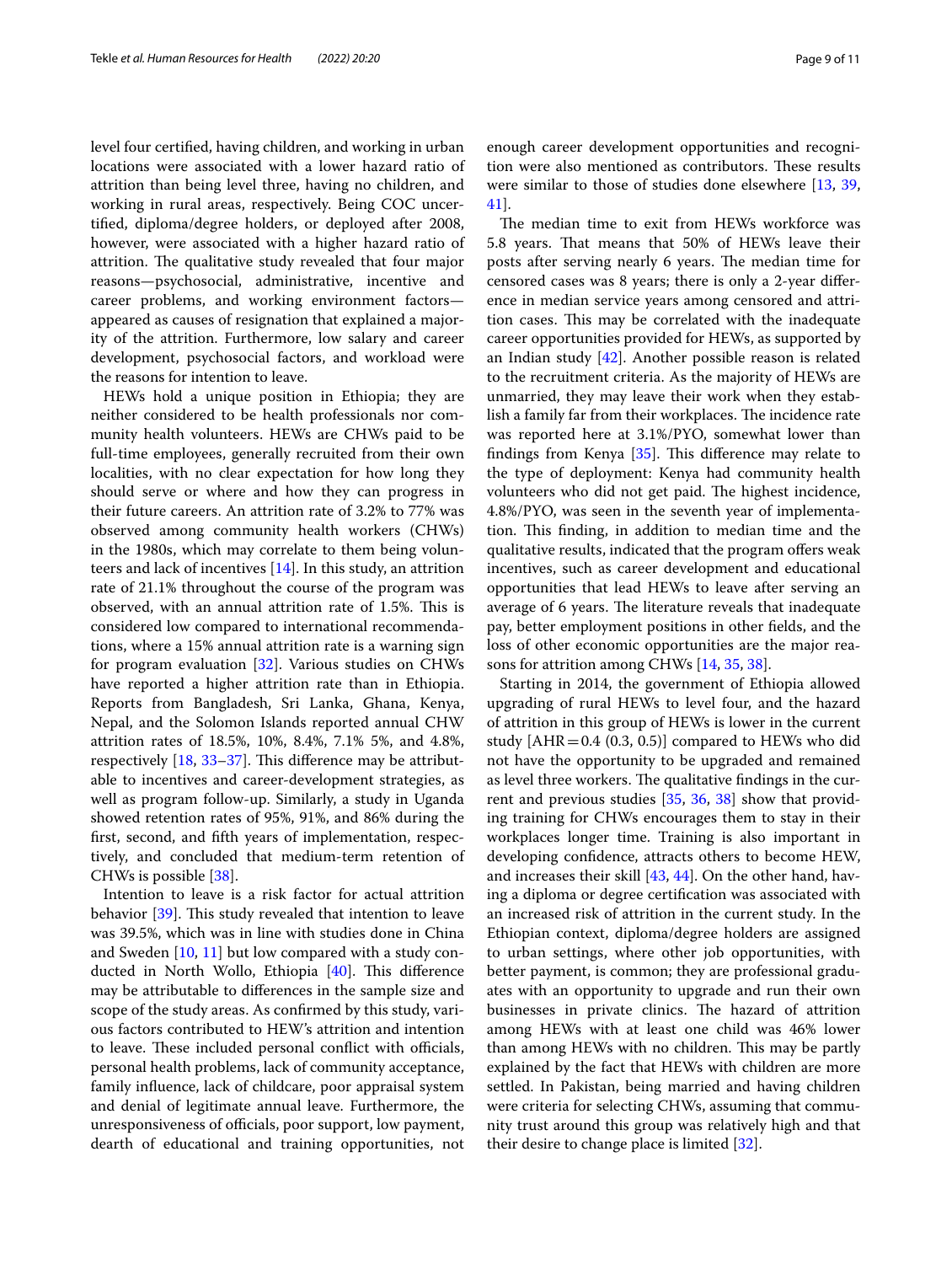COC certifcation is mandatory for HEWs to upgrade to the next level. In the current study, those who were not certifed for COC had a hazard of attrition 1.7 times higher than those who were COC certifed. It is very difficult to expect quality service from employees without future careers or educational opportunities, and it is not surprising to observe an increased hazard of attrition among them. In line with this, the hazard of attrition among HEWs deployed from 2009 to 2013 was 1.5 times higher compared to those deployed in the frst 5 years of the program. Similarly, those appointed from 2014 to 2019 had a hazard of attrition 2.6 times higher compared to those deployed in the beginning of the program (2004–2008). Those assigned to urban settings had a lower hazard of attrition compared to those assigned to rural areas, although diploma/degree holders, who are usually assigned to urban settings, had a high attrition rate.

# **Conclusion and recommendations**

Our fndings reveal that the contributing factors of attrition and intention to leave are similar. Although theories suggest that having the intention to leave normally translates to attrition from a position, attrition itself was not as high amongst HEWs, as their intention to leave. This could be because of a shortage of suitable jobs in the public sector for women, who are not highly skilled and have been trained only on specifc health interventions that are delivered by HEWs. While attrition rates have largely varied between countries, from an empirical point of view we believe that the rate of attrition of HEWs in the current study was generally quite low, while their intention to leave, compared to other countries, was high. Various factors, collectively described as personal, organizational, and policy-related factors, played a role in their attrition and intention to leave. This implies that there is a need to critically examine policies and guidelines that govern this cadre of health workers and changes need to be made to increase their job satisfaction as well as create adequate opportunities for career development.

#### **Abbreviations**

CHW: Community Health Worker; CI: Confdence interval; ODK: Open Data Kit; PHCU: Primary Health Care Unit; SD: Standard deviation; WHO: World Health Organization; COC: Certifcate of Competency; HEP: Health Extension Program; HEW: Health Extension Workers; HP: Health post; IQR: Interquantile range; PH: Proportional hazard; PYO: Person-year observation; SNNPR: Southern Nations, Nationalities, and Peoples Region; TVC: Time-varying-covariate.

#### **Acknowledgements**

Authors would like to express gratitude to the Federal Ministry of Health and the Bill & Melinda Gates Foundation for the trust they bestowed on us. The heads of the Regional Health Bureaus, heads of District Health Offices,

supervisors, and data collectors are also acknowledged for their unreserved effort.

#### **Authors' contributions**

The idea was frst proposed by AT, then consensus was reached by the research team. The tool was proposed and produced by MGT and HM. The background and methodology of the manuscript were drafted by EGG. Data analysis was performed by MGT, then commented on by GM, YK, HM, EGG, FB, NA, and AT. The manuscript was fnalized by MGT, then edited and approved by all co-authors.

#### **Funding**

The Bill & Melinda Gates Foundation and Ethiopian Federal Ministry of Health funded this study.

#### **Availability of data and materials**

Upon request, data will be made available from the corresponding author.

#### **Declarations**

#### **Ethics approval and consent to participate**

Ethical clearance was obtained from the Ethiopian Public Health Institute.

#### **Competing interests**

No competing interest.

#### **Author details**

<sup>1</sup> School of Public Health, Haramaya University, Harar, Ethiopia. <sup>2</sup> Federal Ministry of Health, Addis Ababa, Ethiopia. <sup>3</sup> Addis Ababa University, Addis Ababa, Ethiopia. <sup>4</sup>MERQ Consultant PLC, Addis Ababa, Ethiopia. <sup>5</sup> Jimma University, Jimma, Ethiopia. <sup>6</sup>School of Geography and Environmental Studies, Haramaya University, Harar, Ethiopia. <sup>7</sup> Faculty of Public Health and Policy, London School of Hygiene and Tropical Medicine, University of London, London, United Kingdom.

#### Received: 9 July 2021 Accepted: 4 February 2022 Published online: 19 February 2022

#### **References**

- <span id="page-9-0"></span>1. Health Extension Program: An innovative solution to public health challenges of Ethiopia: a case study. 2009
- <span id="page-9-1"></span>2. Aitken I. Case studies of large-scale Community Health Worker programs. 2017; [https://www.mcsprogram.org/wp-content/uploads/2017/01/](https://www.mcsprogram.org/wp-content/uploads/2017/01/CHW-CaseStudies-Globes.pdf) [CHW-CaseStudies-Globes.pdf](https://www.mcsprogram.org/wp-content/uploads/2017/01/CHW-CaseStudies-Globes.pdf)
- <span id="page-9-2"></span>3. Miles R, Kaba M, Dejene M. Usaid / Ethiopia: end of project evaluation for the Urban Health Extension Program. 2012
- <span id="page-9-3"></span>4. Wang H, Tesfaye R, Ramana GN V, et al. Ethiopia Health Extension Program: a World Bank study. 2016.
- <span id="page-9-4"></span>5. Mangham-Jefferies L, Mathewos B, Russell J, et al. How do health extension workers in Ethiopia allocate their time? Hum Resour Health. 2014;12(1):1–12.
- <span id="page-9-5"></span>6. Assefa Y, Gelaw YA, Hill PS, et al. Community Health Extension Program of Ethiopia, 2003–2018: successes and challenges toward universal coverage for primary healthcare services. Glob Health. 2019;15(1):1–11.
- <span id="page-9-6"></span>7. Federal Democratic republic of Ethiopia: Ministry of Health. Human resource development directorate director second edition bulletin. 2019.
- <span id="page-9-7"></span>8. Ajzen, Icek. From intentions to actions: a theory of planned behavior. Action Control. 1985;11–39.
- <span id="page-9-8"></span>9. Sewwandi DV, Perere GD. The impact of job stress on turnover intention: a study of reputed apparel frm in Sri Lanka. 3rd International HRM Conference. 2016;3(1):223–229.
- <span id="page-9-9"></span>10. Sun Y, Luo Z, Fang P. Factors infuencing the turnover intention of Chinese community health service workers based on the investigation results of fve provinces. 2013.
- <span id="page-9-10"></span>11. Tham P. Why are they leaving? Factors afecting intention to leave among social workers in child welfare. 2007;1225–1246.